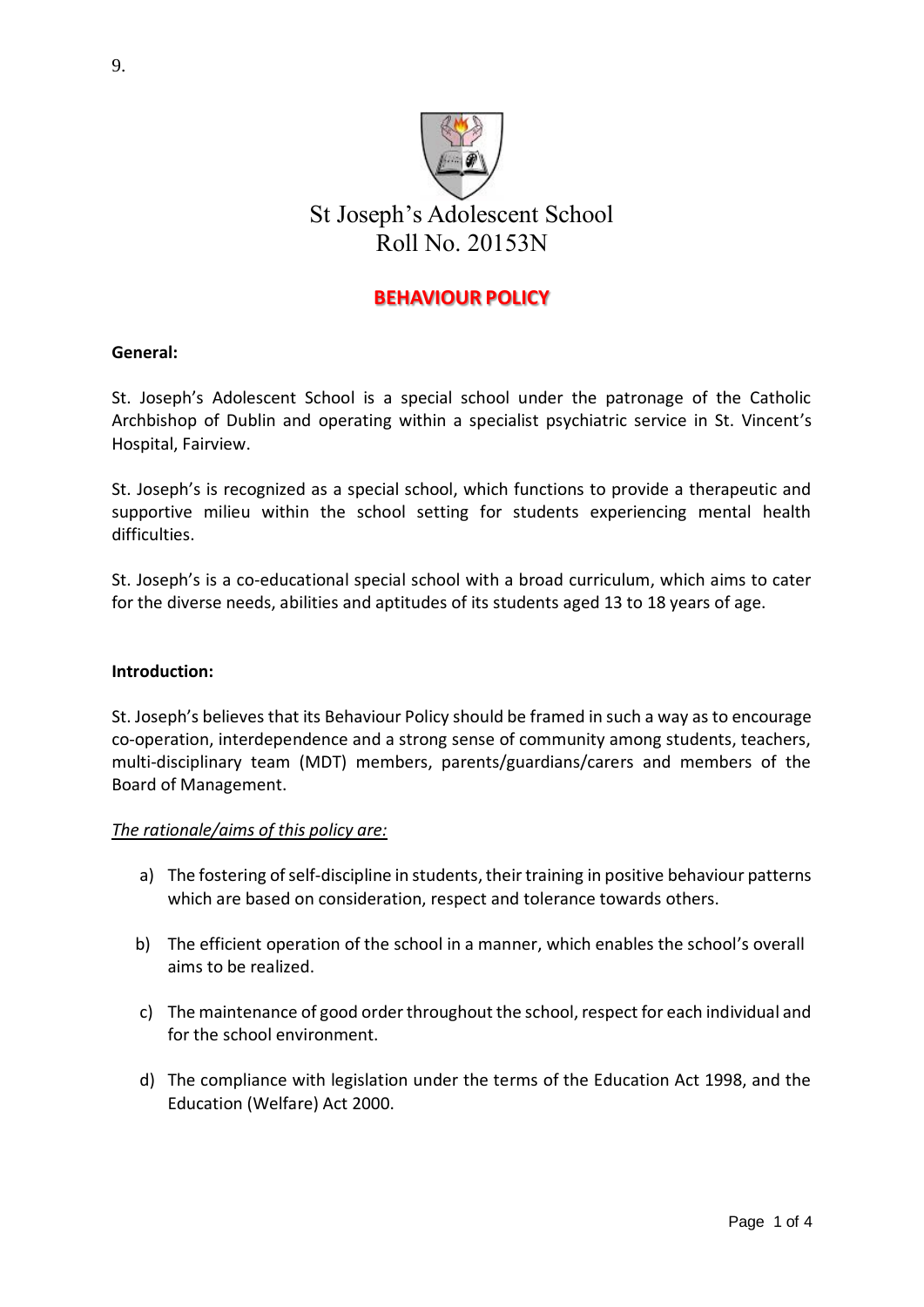## **Roles and Responsibilities of Teachers and Management**

*Teachers and MDT will endeavour to maintain a consistent and fair approach to supporting positive behaviour by:*

- 1) Fostering mutually respectful relationships between students, parents / guardians / careers and all members of the MDT.
- 2) Promoting positive attitudes towards learning within the school and encouraging the development of higher self-esteem.
- 3) Providing lively and stimulating teaching methods and lessons differentiated to meet students' needs and abilities.
- 4) Holding high expectations for students to be responsible in their work and conduct.
- 5) Creating an attractive environment for learning where effort is more important than results and where mistakes are allowed to be made.
- 6) Acknowledging appropriate classroom behaviour with praise and recognition.

#### **Roles and Responsibilities of Parents / Guardians / Carers**

*Parents / Guardians / Carers / Teachers and other members of the MDT are the significant adults in the lives of young people at school. Parents / Guardians / Carers will encourage positive student behaviour by:*

- 1) Fostering mutually respectful relationships between students, parents / guardians / carers and all members of the MDT.
- 2) Supporting the school in its high expectations of positive behaviour and standards of effort and achievement.
- 3) Encouraging and supporting their children's Individual Education Plan (IEP) and all school policies.
- 4) Informing the school of concerns, which may affect the child's progress.

#### **Roles and Responsibilities of Student**

*The students are at the centre of the school community. The students are responsible for their own behaviour and will engage in positive behaviour by:*

1) Respecting others as they wish to be respected.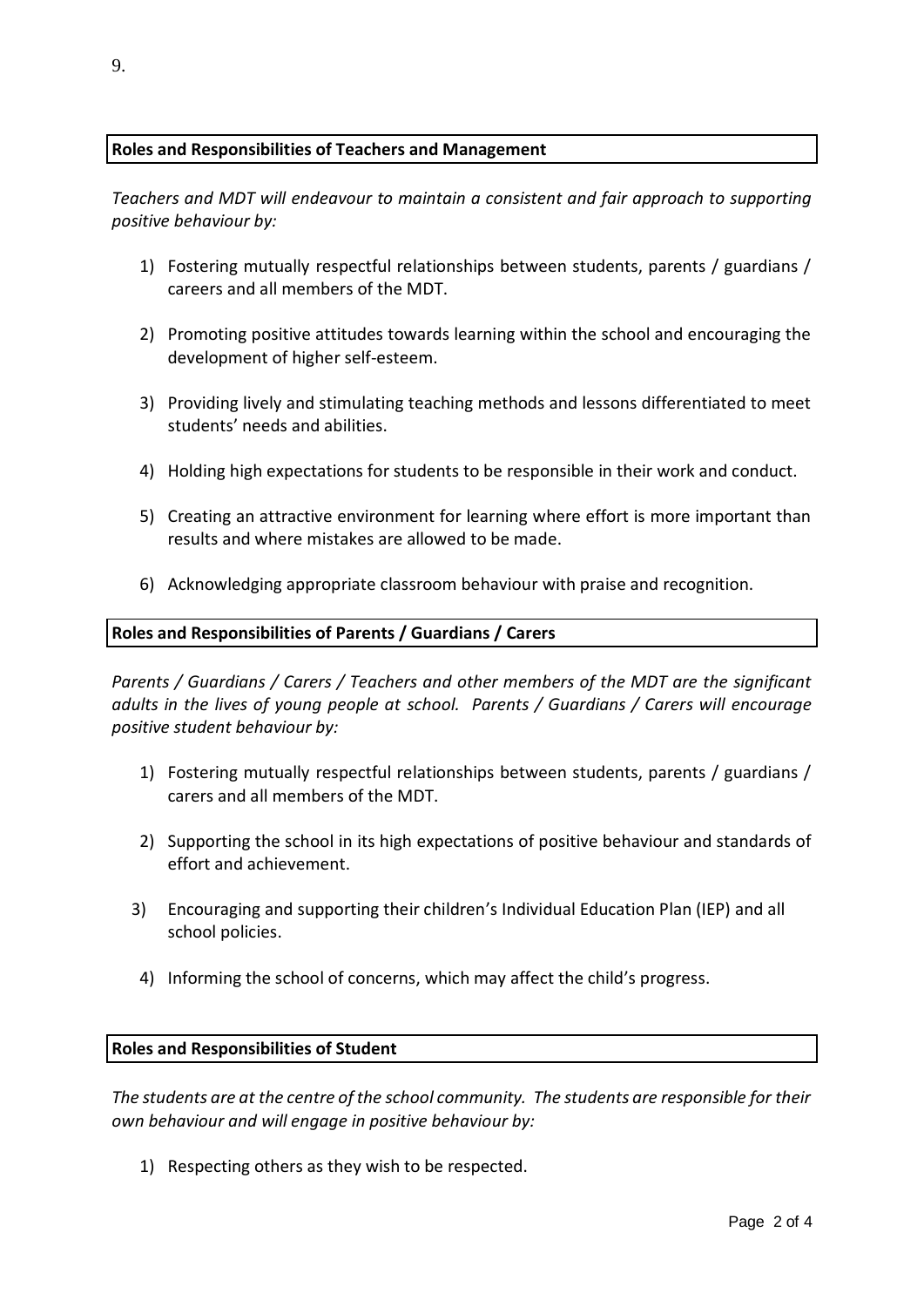- 2) Creating a learning atmosphere in the classroom.
- 3) Working to obtain the best education for themselves and others.
- 4) Making their best effort and being helpful to other students.
- 5) Always acting in a safe manner.
- 6) Showing respect for other peoples' property and the school environment.
- 7) Raising issues, with an appropriate person, which concern them, whether at home or in school.
- 8) Developing the skills of self-regulation, to assess/monitor/take control of their own behaviour/anger management strategies.
- 9) Having a voice in the development of their IEP and in all matters affecting their education and well-being while in school.

### **Rewards, Rules and Sanctions**

### *1) REWARDS*

*It is recognised that it is important to reward students who make a positive contribution in the classroom and to school life in general.* 

### *2) RULES*

*The rules of the school will be kept to a minimum and will be reviewed annually. Respect for persons and property, the need for order and the promotion of positive behaviour are the underlying principles of our rules. All students must agree to abide by the school rules. There is a format for students to have an input in the development and review of school rules.* 

*School Rules:* 

- 1) Everyone's right to work and learn in peace should be respected.
- 2) Everyone should be treated with respect at all times.
- 3) We should respect our school and all materials in it, including the property of others.
- 4) We should keep our classrooms clean and safe. Students must protect our school from litter, graffiti etc. so that the school will be a pleasant place for all.
- 5) Students are asked to dress neatly and appropriately at all times.